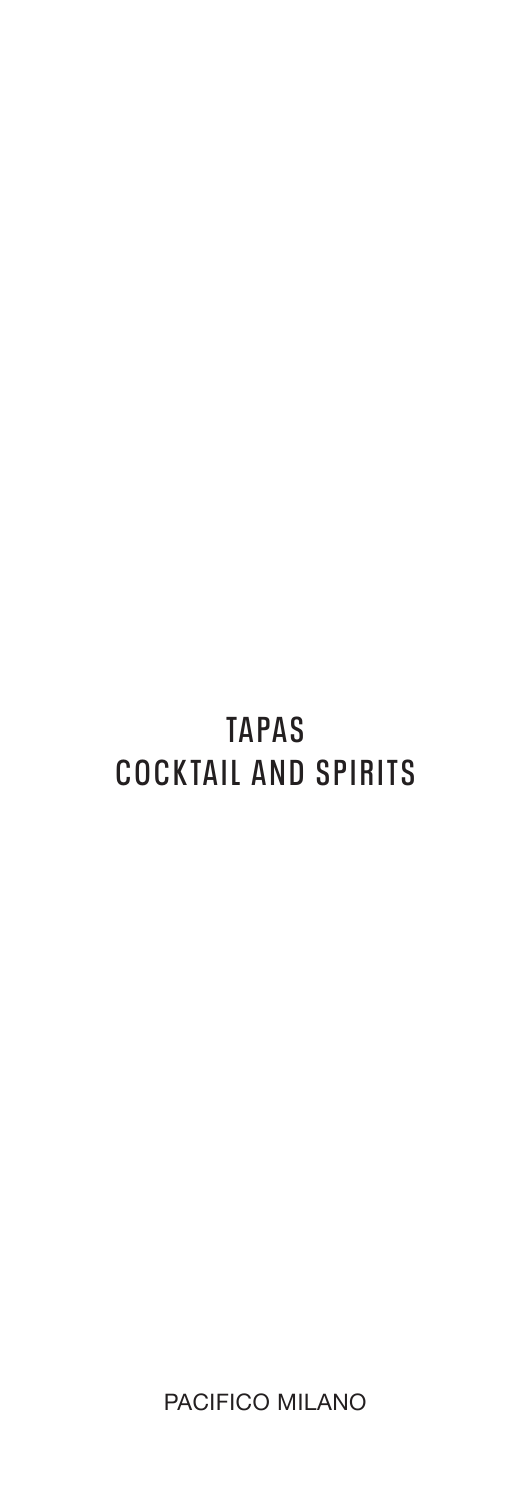## **TAPAS**

PACIFICO MILANO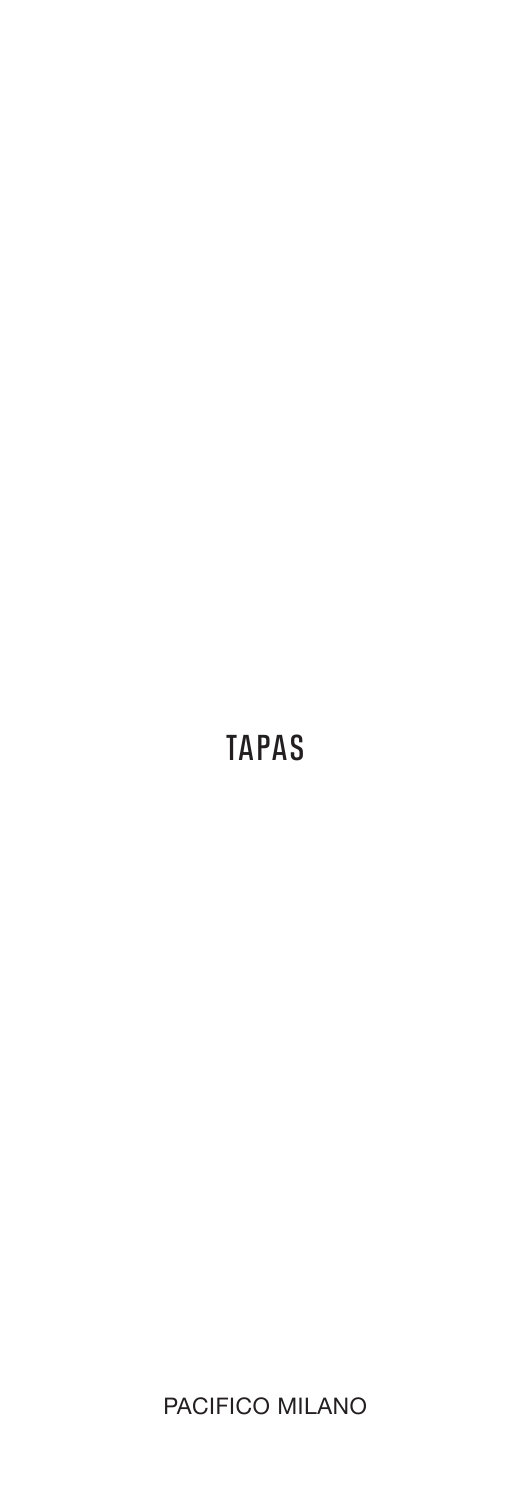### **MENÙ TAPAS MONOPORZIONI**

### **EDAMAME**

### **FRITTURA DI CALAMARETTI**

con maionese piccante with spicy mayo

### **TACO DI TONNO ROSSO**

con cream cheese al bergamotto e sale affumicato with bergamot cream cheese and smooked salt

### **TACO DI FASSONA**

con guacamole, pico de gallo e salsa ponzu with guacamole, pico de gallo and ponzu sauce

### **ANTICUCHO DI MELANZANA**

con shiro miso e semi di sesamo with shiro miso and sesame seeds

### **ANTICUCHO DI AGNELLO**

con gel allo yuzu e salsa yakiniku with yuzu gel and yakiniku sauce

### **CEVICHE PURO**

ricciola, cancha, choclo, purea di camote e leche de tigre classico yellowtail, cancha, choclo, camote puree and classic leche de tigre

### **LANGOSTINO MELOSO**

gamberi croccanti, verdure julienne, guacamole e crepes crispy prawns, julienne vegetables, guacamole and crepes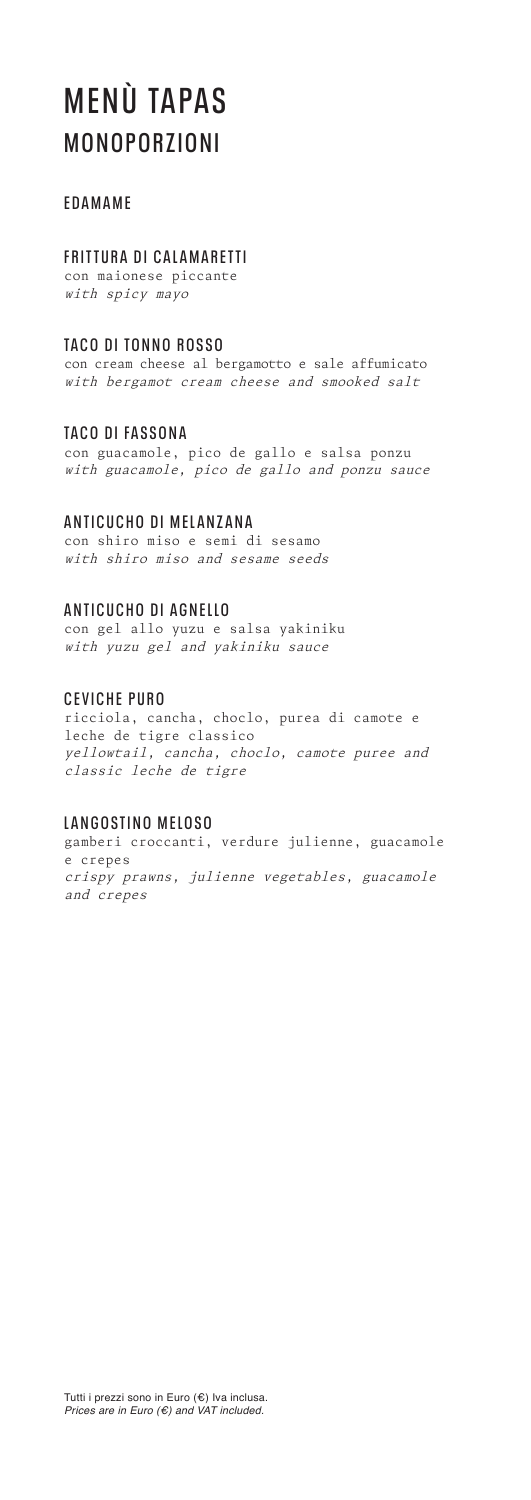# **DRINK LIST**

PACIFICO MILANO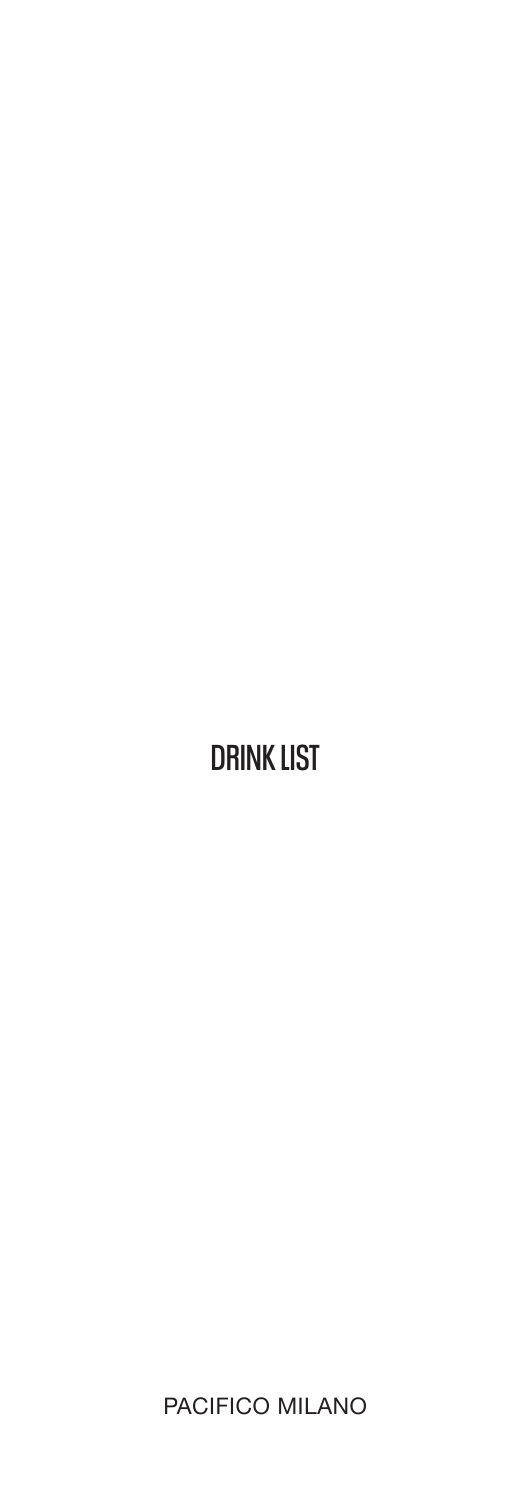### **PACIFICO CONNECTION SIGNATURE PACIFICO COCKTAILS**

#### **NAZCA**

Pisco, thai basil, citric, simple syrup, egg white

#### **SAKE' PUNCH**

Sakè, pineapple, coconut, amargo chuncho

#### **PERUVIAN MILK PUNCH**

Pisco, kaffgir lime, muscovado, citric, milk wash

### **CEVICHE NEGRONI**

Pisco, leche de tigre veg, Martini bitter premium, Martini rubino

### **SANGRIENTA**

Pisco acholado, citric, tomato, Pacifico spicy mix

### **CALLAO**

42 Below vodka, saké, lemongrass, ginger ale, amargo chuncho

### **CONTEMPORARY CLASSICS**

### **PISCO SOUR**

Pisco, lime juice, simple syrup, egg white, amargo chuncho

#### **TOMMY'S MARGARITA**

Patron tequila, lime juice, agave syrup

#### **BRAMBLE**

Star of Bombay gin, simple syrup, lemon juice, crème de Mure

#### **PENICILLIN**

Blanded scotch whiskey, honeyginger syrup, Islay single malt, lemon juice

### **ST. GERMAIN FIERO**

St Germain Elderflower, Martini fiero, prosecco DOCG

### **INTERNATIONAL COCKTAILS**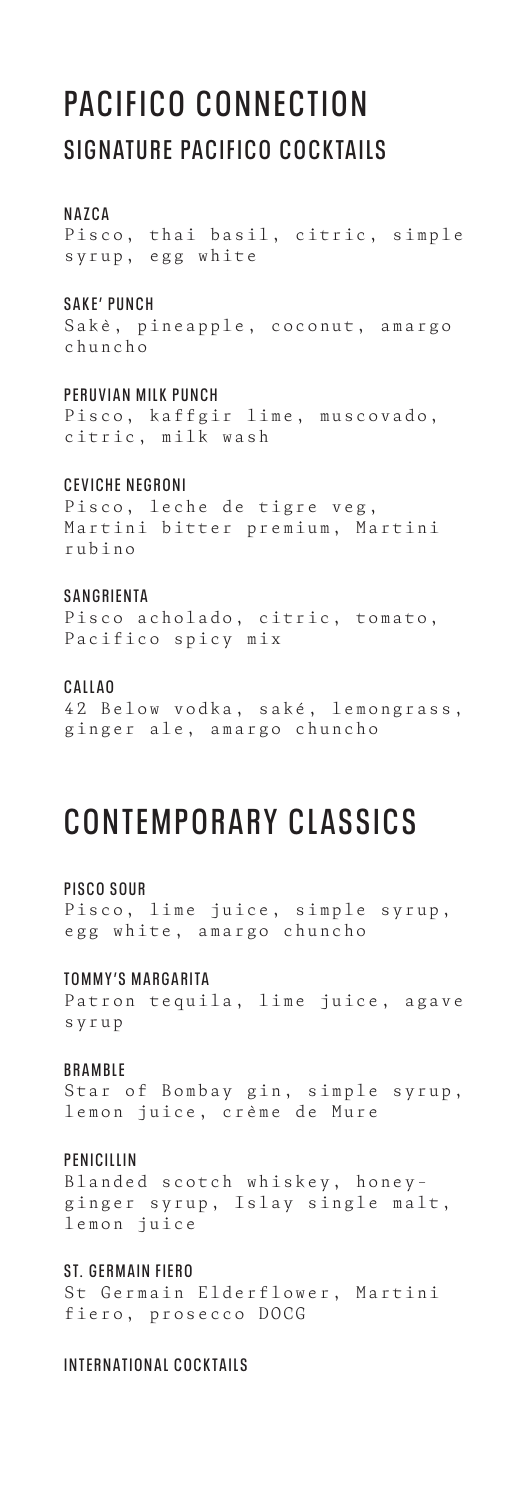### **PACIFICO MILANO'S SPECIALS**

#### **SUDAMERICANA**

Martini bitter premium, vaniglia, shrub maracuja & jalapeno, soda

#### **PHONEIX RISE**

St Germain, noilly prat extra dry, mezcal, sea sault and olive brine

#### **PINK BEET**

Saké, sherry fino, noily prat extra dry, pickled beetroot juice

### **SAN MARCO**

Bourbon, spices mix, Martini rubino, Martini bitter premium, maldon

### **APRITI SESAMO**

Bombay Sapphire gin, chartreuse, citric, spicy ginger, sesam oil

#### **BERGAMOTTO SOUR**

42 Below vodka, citric, bergamot, italicus, essential oils, egg white, liquirice powder

### **MATCHA FOREVER**

Rum Bacardi carta blanca, fake lime, maraschino, matcha & coconut, heavy cream, soda

#### **HONOLULU BABY!**

Mezcal, dry curacao, ginger & pineapple, citric, maple

#### **LA NOCHE Y LA LUNA**

Patron reposado tequila, Martini rubino, chocolate bitters, palo santo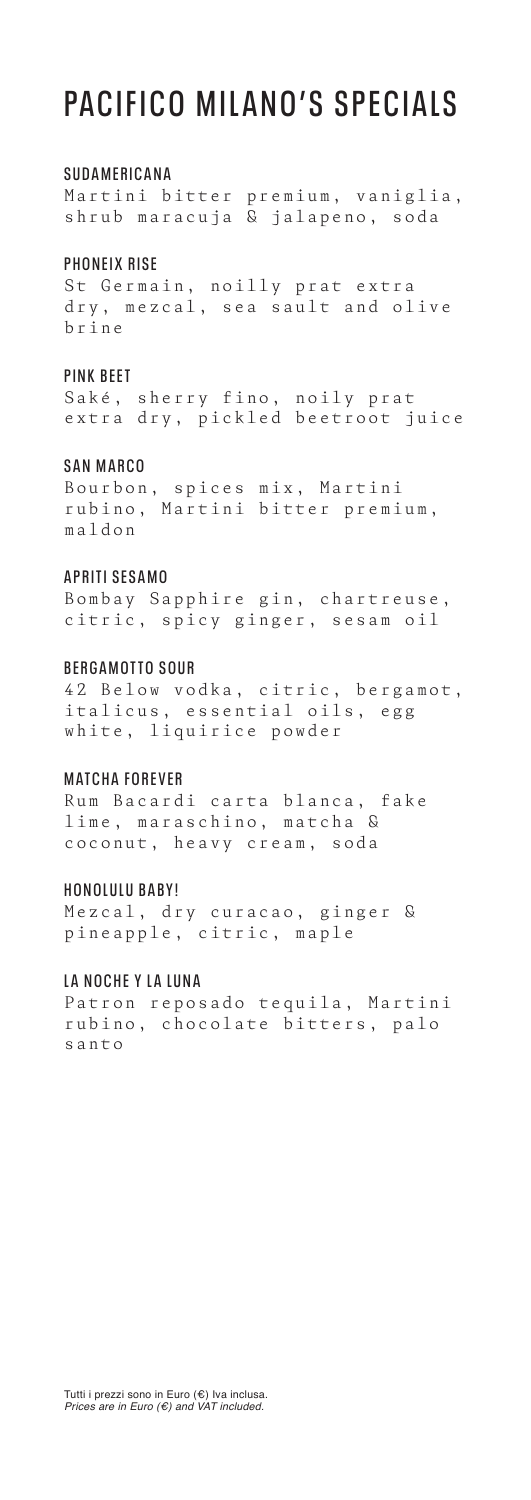# **SPIRITS/OTHERS**

PACIFICO ROMA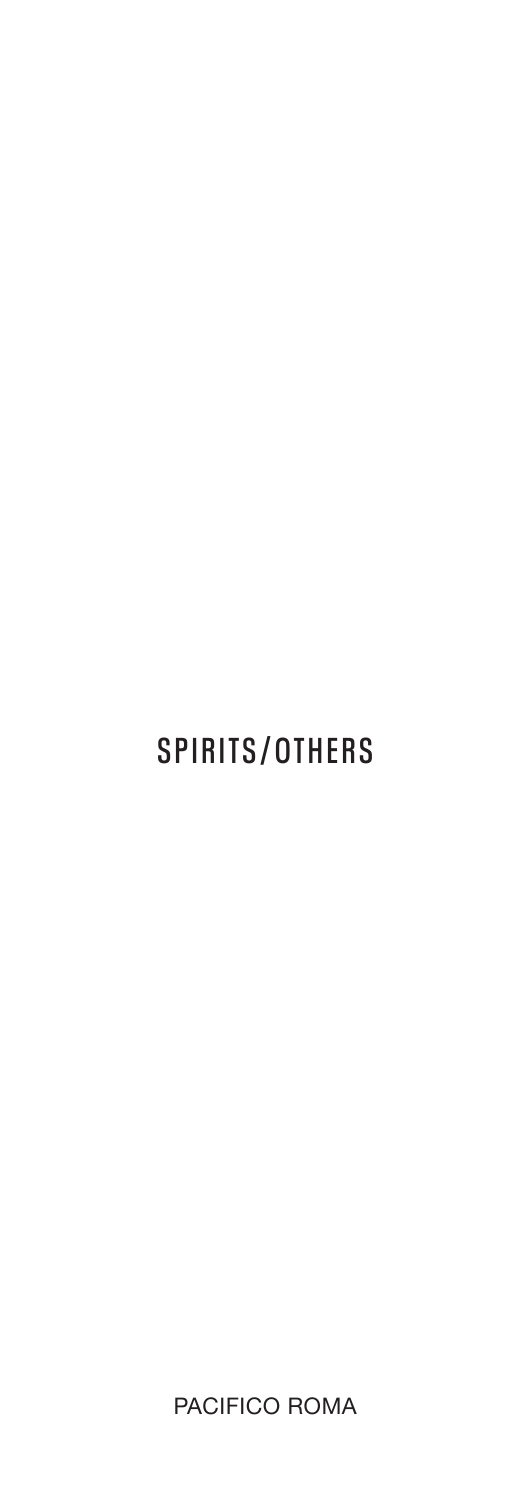### **SINGLE MALT / BLENDED SCOTCH WHISKY 50ml**

**ABERFELDY**

**ABERLOUR 12**

**ARDBEG 10**

**AULTMORE 12**

**BALLANTINES**

**CAOL ILA 12**

**CHIVAS REGAL 12** 

**CHIVAS REGAL 18** 

**GLENLIVET 15**

**JOHNNIE WALKER BLACK LABEL**

**JOHNNIE WALKER BLUE LABEL**

**LAGAVULIN 16**

**LAPHROAIG 10** 

**MACALLAN 12**

**OBAN 14**

**TALISKER 10**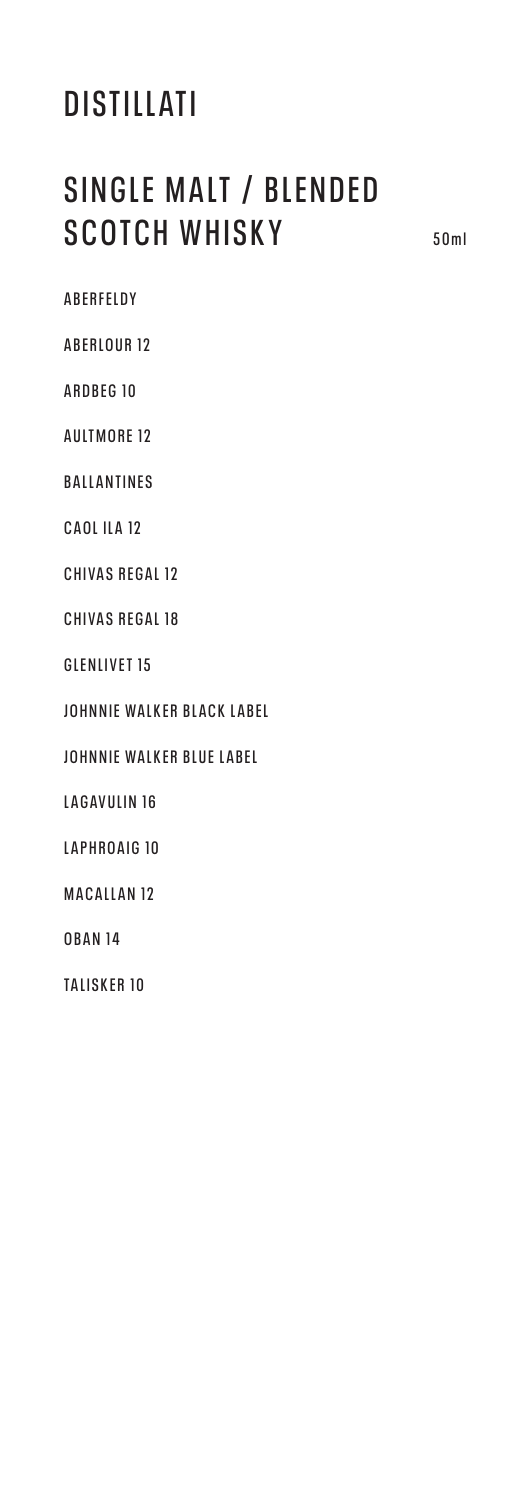### **BOURBON / RYE WHISKEY 50ml**

**BUFFALO TRACE ELIJAH CRAIG FOUR ROSES BOURBON KNOB CREEK RYE MAKER'S MARK BOURBON MITCHER'S STRAIGHT RYE TENNESSEE JACK DANIEL'S WOODFORD RESERVE**

## **JAPANESE WHISKY**

**HIBIKI SUNTORY NIKKA FROM THE BARREL NIKKA YOICHI**

## **MEZCAL**

**AMORES ESPADIN** 

**CASAMIGOS MEZCAL**

**MONTELOBOS**

**VIDA ESPADIN**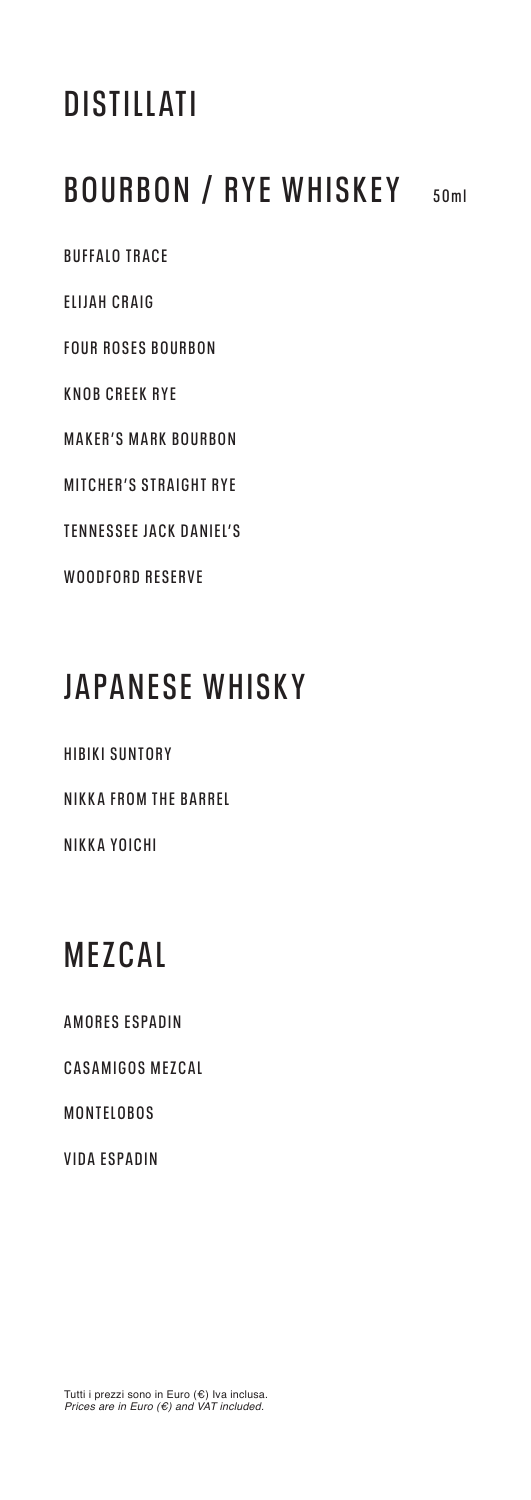# **TEQUILA**

**CASAMIGOS BLANCO CASAMIGOS REPOSADO CAZADORES BLANCO CAZADORES REPOSADO CORRALEJO BLANCO PATRON AÑEJO PATRON REPOSADO PATRON SILVER**

# **PISCO**

**BARSOL QUEBRANTA DEMONIO DE LOS ANDES ACHOLADO DEMONIO DE LOS ANDES ITALIA DEMONIO DE LOS ANDES QUEBRANTA PORTON MOSTO VERDE ITALIA QUIEROLO ACHOLADO**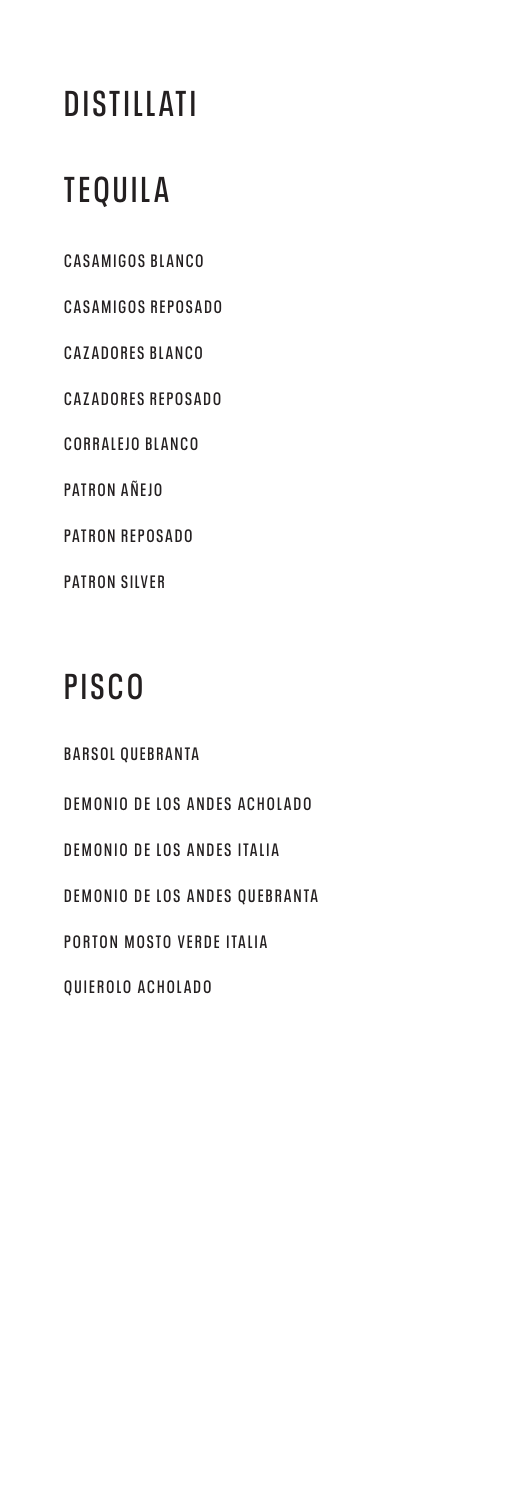### **RUM**

**HAVANA 3 HAVANA 7 HAVANA ESPECIAL HAVANA PACTO NAVIO PYRAT X.O. MILIONARIO ZACAPA 23**

## **CACHACA**

**CACHACA 51**

## **C O G N A C / B R A N D Y / ARMAGNAC**

**ARAAT BRANDY**

**BARONOTARD VSOP**

**MARTELL VSOP**

**SEMPÈ ARMAGNAC**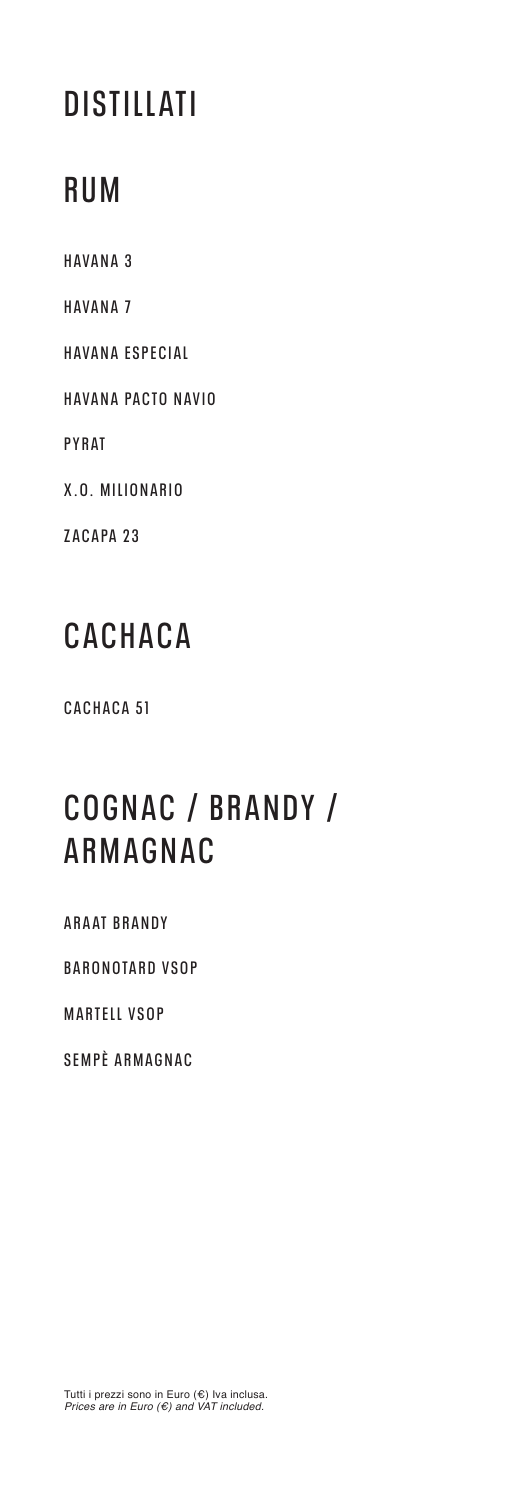### **VODKA**

**42 BELOW VODKA PURE ABSOLUT BELUGA BELVEDERE GREY GOOSE**

## **GRAPPA**

**BERTA MOMPRÀ**

**BERTA TRE SOLI TRE**

**GRAPPA NONINO** 

# **VERMOUTH / PORTO / SHERRY**

**CARPANO ANTICA FORMULA COCCHI AMERICANO COCCHI DOPOTEATRO COCCHI STORICO MARTINI RISERVA SPECIALE AMBRATO MARTINI RISERVA SPECIALE RUBINO NOILLY PRAT PUNT & MES**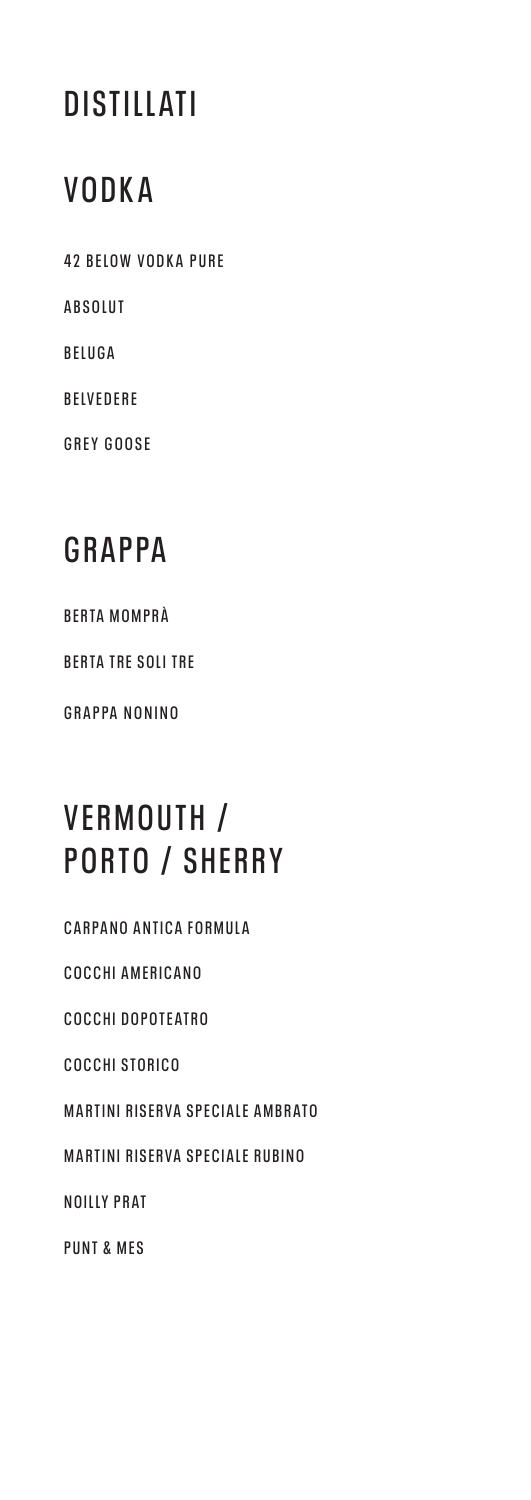# **GIN**

**BEEFEATER**

**BEEFEATER 24**

**BOLS GENEVER**

**BOMBAY SAPPHIRE**

**ELEPHANT SLOE**

**GIN MARE**

**HENDRICKS**

**MALFY LIMONE**

**MALFY ROSA**

**MONKEY 47**

**PLYMOUTH**

**PLYMOUTH NAVY STRENGHT**

**ROKU SUNTORY** 

**SABATINI**

**SIPSMITH**

**STAR OF BOMBAY** 

**TANQUERAY**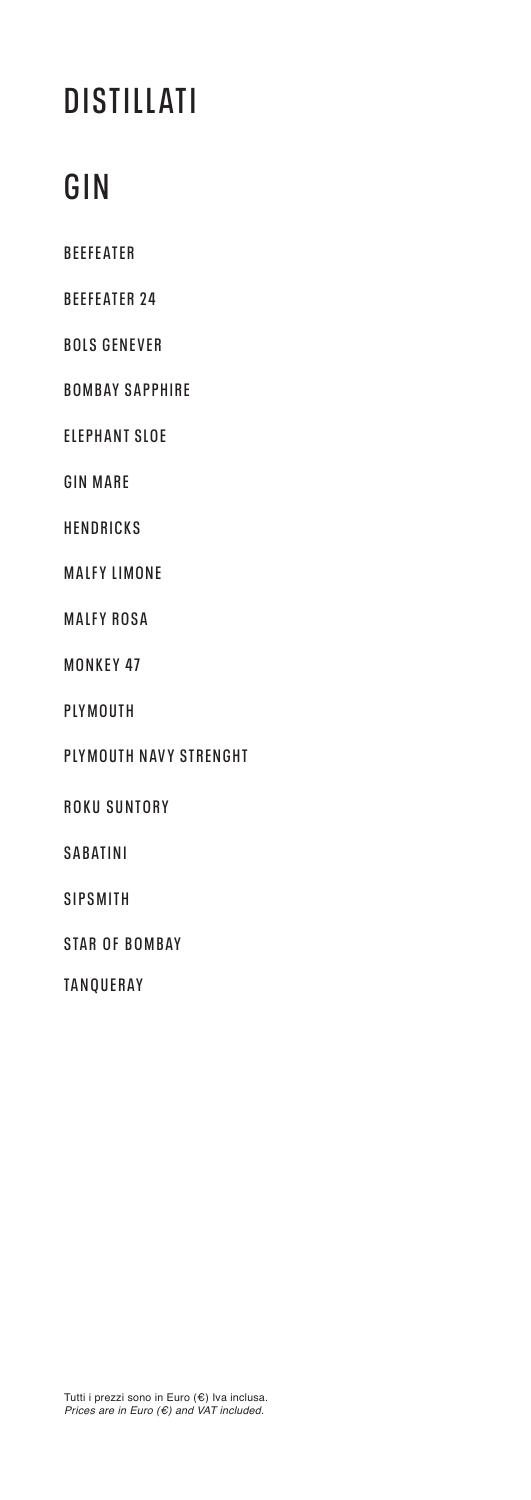# **BEVERAGES**

# **BIRRE**

**QUSQUENA** GOLDEN LAGER / PERU **NASTRO AZZURRO** PREMIUM PILSENER / IT **ASAHI** SUPER "DRY" / GIAPPONE

# **ORGANICS / ENERGY**

**LEMON**

**TONIC**

**GINGER**

**RED BULL** 

### **SOFT DRINKS**

**COLA COLA COCA COLA ZERO SPRITE FANTA**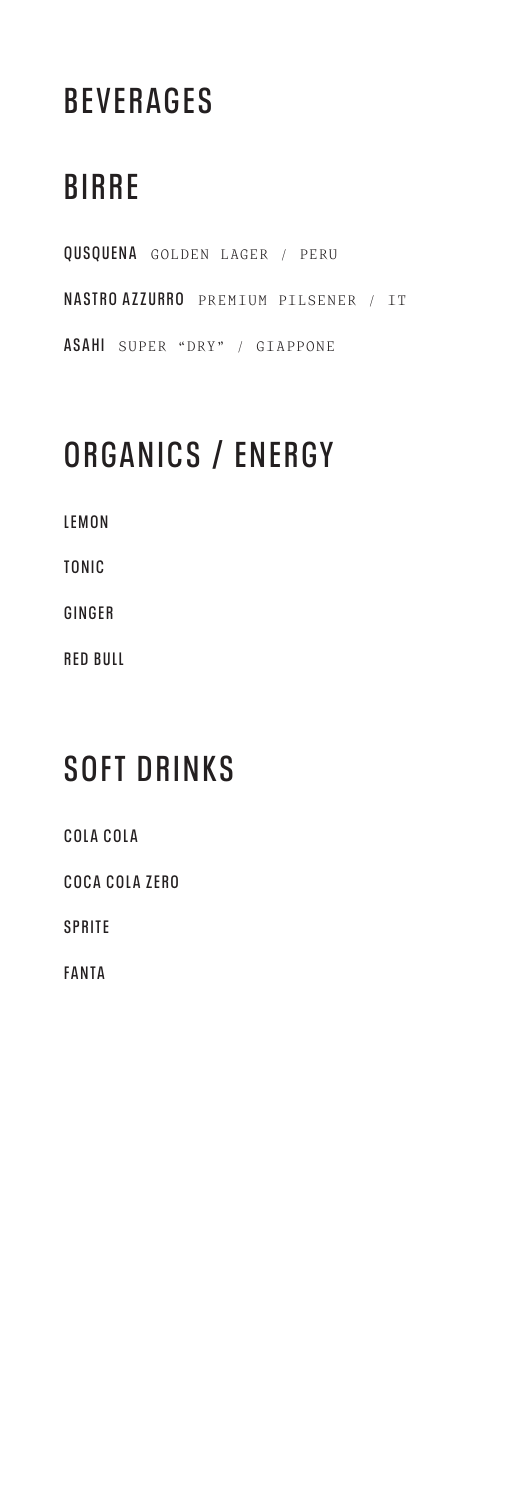## **BEVERAGES**

## **ACQUA**

**PANNA**

**SAN PELLEGRINO**

# **CAFFETTERIA**

**ESPRESSO**

**AMERICANO** 

**DECAFFEINATO** 

**GINSENG** 

**ORZO** 

**CAPPUCCINO** 

**CIOCCOLATA CALDA** 

## **INFUSI**

**TE CALDO**

**TISANA ALLE ERBE**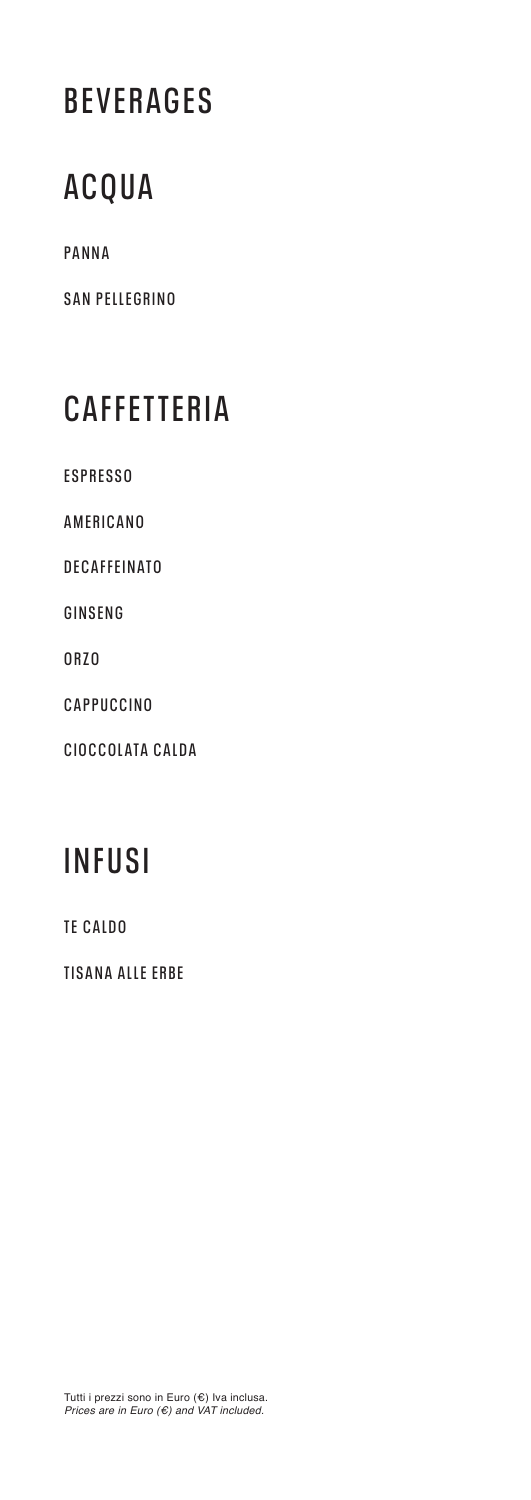# **#WEAREPACIFICO**